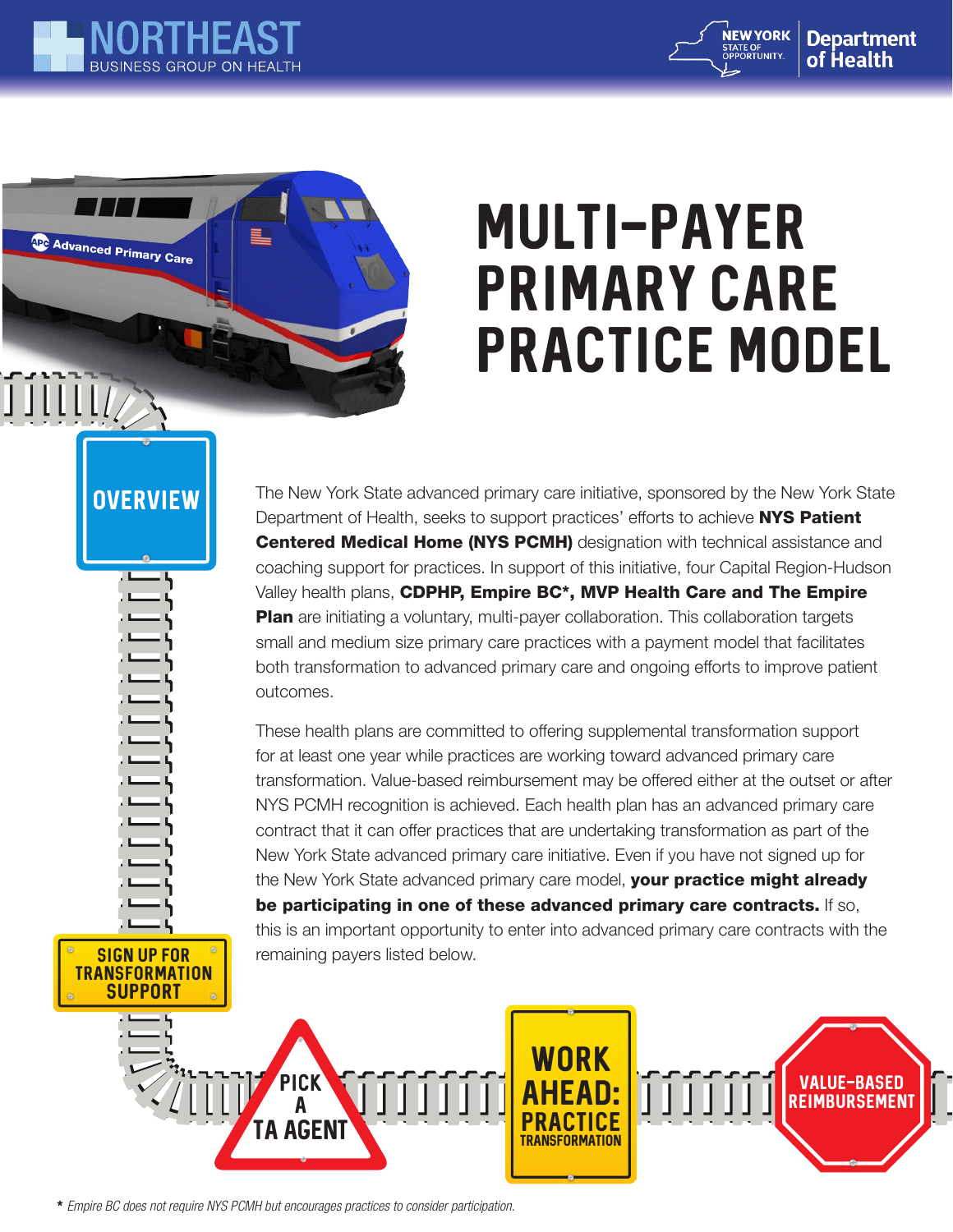

**EXPECTATIONS** FOR PRACTICES

**JIIIILA** 

HOW TO INQUIRE ABOUT ENROLLMENT



Practices should be aware that the following are expectations of this multi-payer advanced primary care model:

- To be eligible for the multi-payer model, the practice will sign up with the New York State advanced primary care initiative and select a technical assistance agent to support the practice during the transformation to NYS PCMH. NYS is providing free technical assistance support to eligible primary care practices for a limited time based on the State Innovation Model grant funding.
- The practice agrees to use best efforts to achieve NYS PCMH within one year to sign-up† . If the transformation process takes longer than one year, the health plans may suspend supplemental transformation payments at the end of year one. Please note that individual health plans may not require NYS PCMH recognition for their value-based contract.
- To maintain ongoing eligibility for the multi-payer payment model, the practice may need to maintain current NYS PCMH status recognition status in the future. Individual health plans may have additional or different future requirements.
- The practice is aware that meeting performance standards may be required in the future to maintain good standing for the payment model.

Primary care practices that meet the eligibility criteria<sup>†</sup> should contact their regional practice transformation agent (TA) - see contact information on next page. The TA agent will assist your practice in completing an enrollment inquiry form and sharing it with the four participating health plans. If you have questions about the payment model, please contact the individual health plans using the contact information below.

† *Amount of time that practices have to achieve NYS PCMH recognition may vary, for more information please visit https://health.ny.gov/technology/innovation\_plan\_initiative/nys\_pcmh.htm.*

 $\begin{smallmatrix} \text{1} & \text{1} & \text{1} & \text{1} & \text{1} & \text{1} & \text{1} & \text{1} & \text{1} & \text{1} & \text{1} & \text{1} & \text{1} & \text{1} & \text{1} & \text{1} & \text{1} & \text{1} & \text{1} & \text{1} & \text{1} & \text{1} & \text{1} & \text{1} & \text{1} & \text{1} & \text{1} & \text{1} & \text{1} & \text{1} & \text{1} & \text{1} & \text{1} & \text{1} & \text{1} & \text{1$ 



.......



. . . . . . . .



518-641-4290 NYEPHC@anthem.com MVPCore@mvphealthcare.com 844-232-9687 NYEPHC@anthem.com 845-382-6268

**.**<br>.<br>.<br>.<br>.



.......